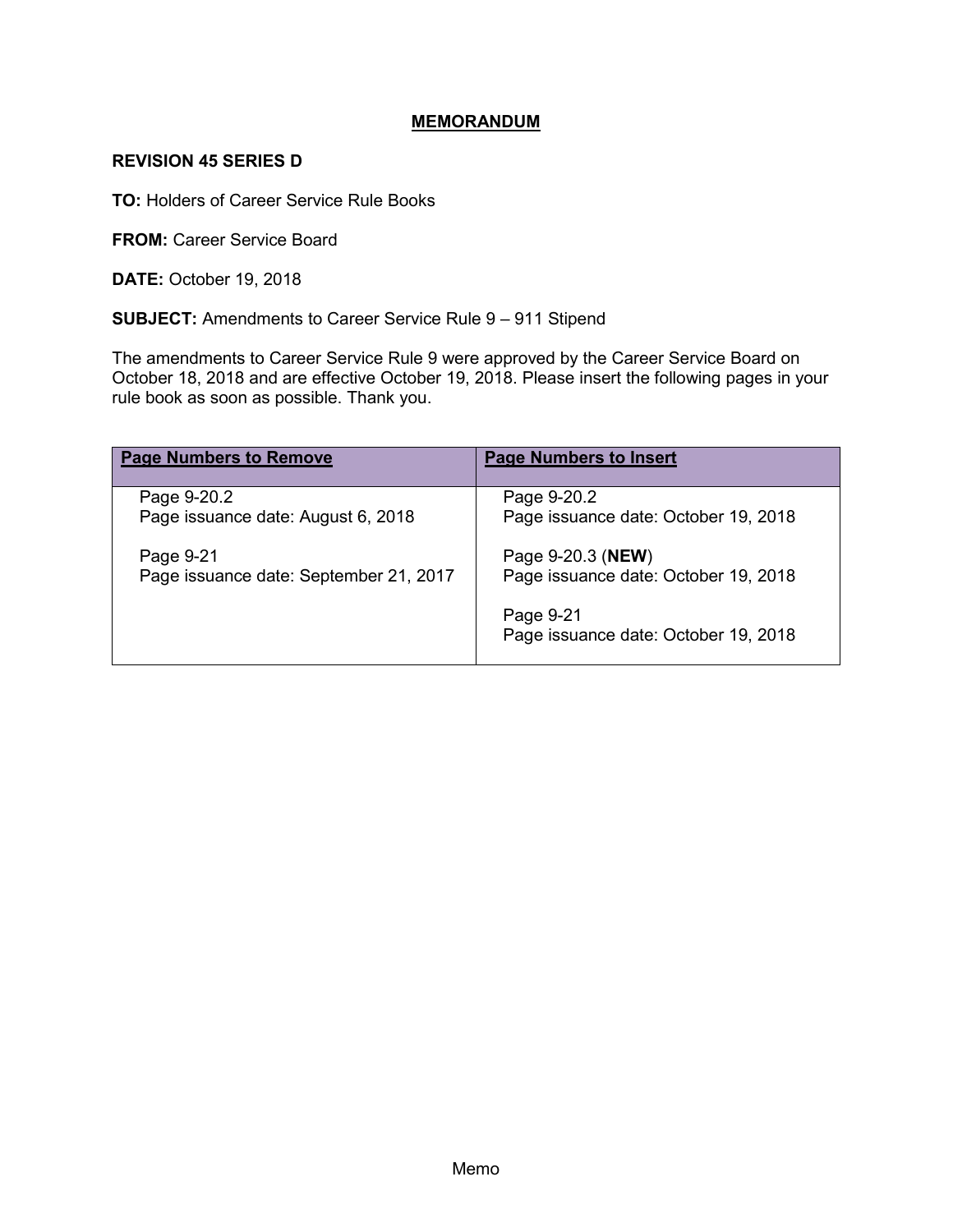that the employee successfully passed the applicable certification test. The employee must provide a copy of passing test results to their supervisor and must provide proof of renewal and recertification at the appropriate time in order to continue receiving the stipend. The employee is responsible for notifying their supervisor if a certification expires and they fail to renew it.

D. Employees who are eligible for the fleet technician certification stipend shall receive a stipend per pay period based on the level of proficiency demonstrated by that employee:

| # Certifications       | Fleet        | Fleet         | Fleet                  | Fleet      |
|------------------------|--------------|---------------|------------------------|------------|
|                        | Technician I | Technician II | Technician III /       | Technician |
|                        |              |               | <b>Fleet Collision</b> | Lead       |
|                        |              |               | Technician             |            |
| Successful             | \$30         | \$30          | \$30                   | \$45       |
| Completion of four (4) |              |               |                        |            |
| Certifications         |              |               |                        |            |
| Successful             | N/A          | \$50          | \$50                   | \$90       |
| Completion of eight    |              |               |                        |            |
| (8) Certifications     |              |               |                        |            |
| Successful             | N/A          | N/A           | \$75                   | \$135      |
| Completion of twelve   |              |               |                        |            |
| (12) Certifications    |              |               |                        |            |
| Successful             | N/A          | N/A           | \$100                  | \$180      |
| Completion of fifteen  |              |               |                        |            |
| (15) Certifications    |              |               |                        |            |

- E. When an employee changes positions and the skills are not a requirement of the new position, the fleet technician certification stipend shall cease.
- F. The appointing authority retains the right to revoke eligibility for the stipend for any business-related reason, at any time.

9-69 911 Communications Training Officer Stipend (Revised October 19, 2018; Rule Revision Memo 45D)

- A. The appointing authority may pay a monthly stipend to employees who are enrolled in the 911 Communications Training Officer (CTO) program if the following eligibility conditions are met:
	- 1. The employee is in a full-time, unlimited position;
	- 2. The employee is a member of the 911 Emergency Communication Technician, 911 Dispatch Support Specialist, or 911 Police Dispatcher classifications;
	- 3. The employee has successfully completed the 911 CTO certification course;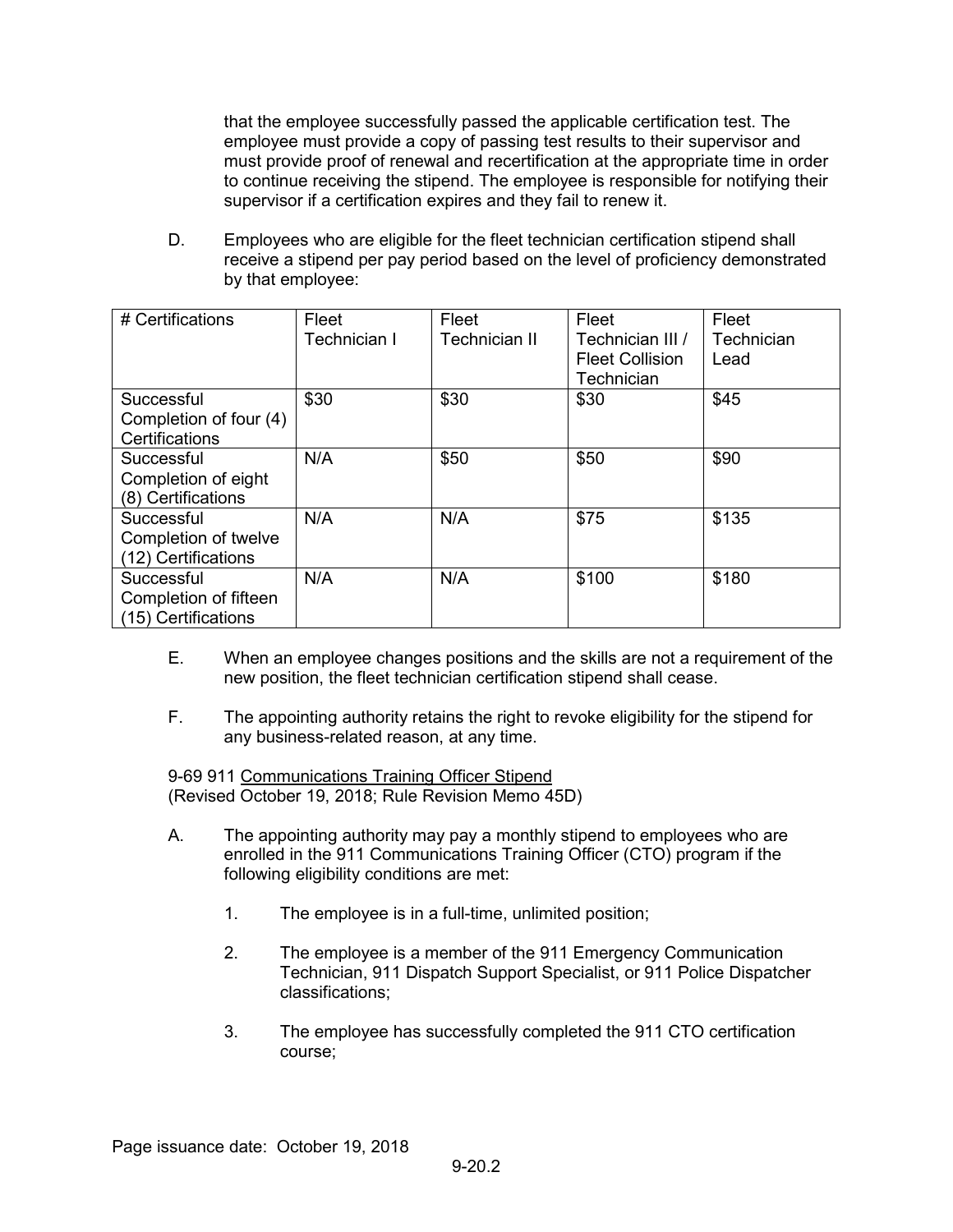- 4. The employee was rated "Successful" or higher in the employee's most recent performance evaluation and continues to receive performance evaluations of "Successful" or higher while receiving the CTO stipend;
- 5. The employee has not been on a Performance Improvement Plan in the preceding year nor is the employee currently on a Performance Improvement Plan; and
- 6. The employee is available to train new hires as requested for the duration of their CTO assignment. All trainings must be tracked through the tracking system specified by management.
- C. Individuals enrolled in the CTO program will receive \$250.00 per month that they are enrolled, pro-rated for partial month enrollments, not to exceed \$3,000.00 annually.
- D. The appointing authority retains the right to revoke eligibility for the stipend for any business-related reason, at any time.

# Section 9-70 Hours of Work

#### 9-71 Standard Work Week

- A. The five (5) day forty (40) hour week shall be the standard work week for employees of the Career Service.
- B. Standard work hours shall be eight (8) hours per day, excluding the meal period. In certain cases, because of the character of the work, it may be necessary for an employee to be required to eat a meal while working. When the meal period is spent predominantly for the benefit of the City, the employee shall be paid for the entire meal period (Effective October 10, 2008; Rule Revision Memo 32C).
- C. Appointing authorities shall be responsible for establishing daily work schedules.
- D. The work week shall begin on Sunday and end on Saturday unless otherwise designated by the appointing authority.